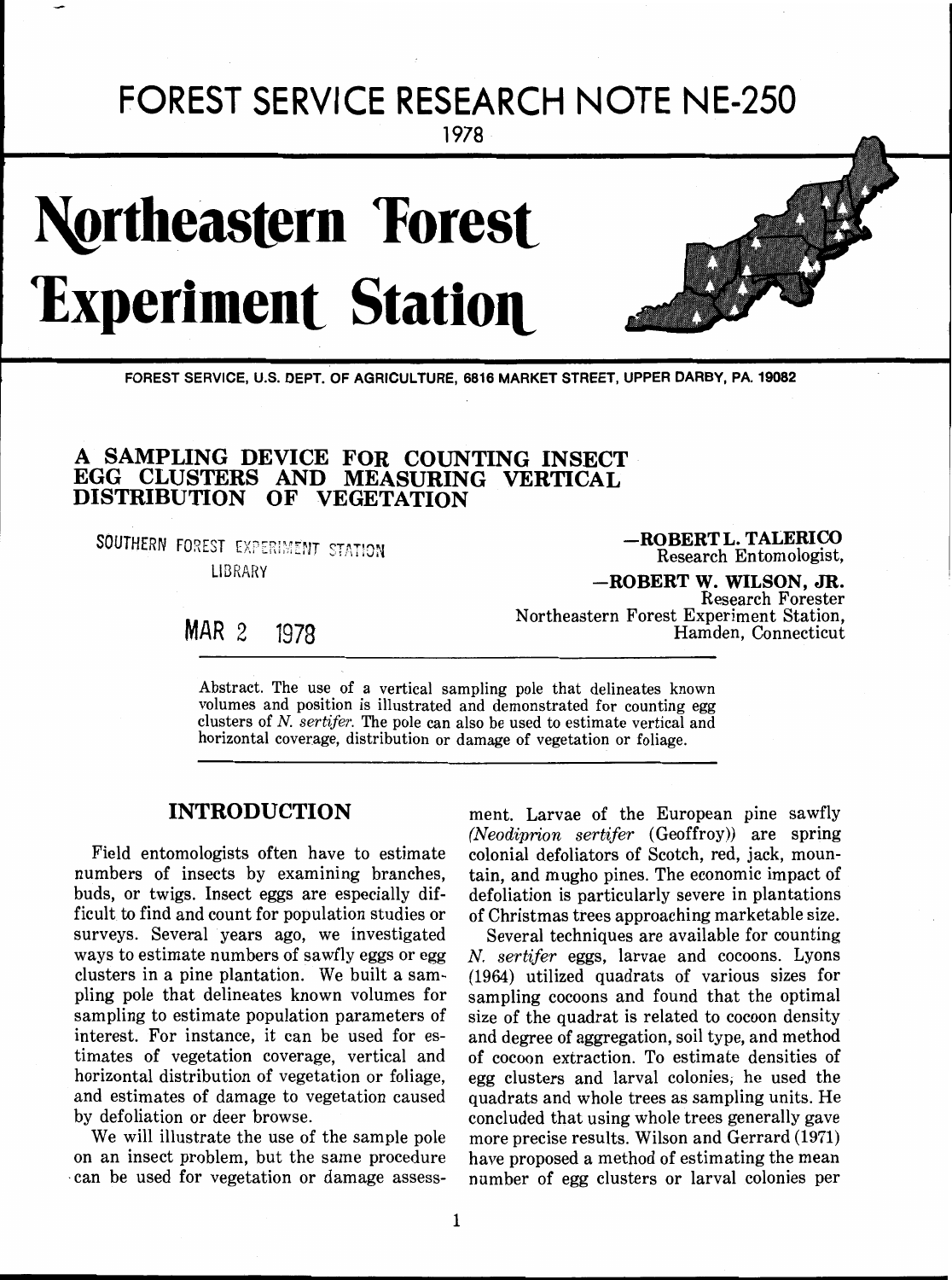tree from an estimate of the proportion of trees that are infested.

Working with 6- to 8-foot tall trees, we found it difficult to count egg clusters accurately. Sawfly eggs are laid in the fall in loose clusters on the current year's needles. Foliage must be examined thoroughly and systematically to make sure none of the clusters is missed or counted more than once. Examination of whole trees is expensive unless the trees are quite small. The sampling pole was used to overcome these problems by delineating a volume of known size and position.



#### **The sampling device**

In field situations it is very difficult to locate the boundaries of vertical sampling units. To overcome this problem, a hardwood pole, 1 inch in diameter and 6 feet long, was fitted with 3/8 inch hardwood dowels at 1-foot intervals from the base to the top (Fig. 1). Each dowel is at a right angle to the one below. Near each end of each dowel, a 3/16-inch vertical hole was drilled; the two holes being 8.478 inches apart. A 1/8 inch sighting wire can be inserted vertically through the holes. The dowels and sighting wires delineate a  $0.25$  cubic foot  $(0.5 \times 0.5 \times 1.0)$ ft) space (Fig. 2). For trees taller than 6 feet, two poles can be joined with an aluminum sleeve to provide a stack of 11 cubes. Larger or smaller volumes can be sampled by using different distances between the dowels and sighting wires. Each cube is a vertical sampling unit. Numbers of egg clusters and the presence or absence of vegetation can be recorded for each vertical unit.

During the preliminary field trials, it became apparent that the convenient size of sample unit depends on stand conditions. In open stands, cubes as large as 2 feet on a side are convenient. Smaller cubes are easier to use when the foliage is dense. In our judgement a 0.25 cubic foot unit is satisfactory in such conditions. The sampling pole should be as long as the tallest tree expected to be encountered.

### **Field test**

To gain experience with the sampling pole, we sampled a 20-acre Scotch pine plantation at Pine Plains, Dutchess County, New York, that was infested with the European pine sawfly. The plantation was established in 1958. Data were collected during the winters of 1969 and 1970.

Four 208- by 208-ft blocks were selected at random in the plantation. A map of each block was divided into quarters five times in succession, producing 1024 squares 6.5 by 6.5 feet.

**Figure 1.**-General view of the **sampling pole being used to vertical sampling units.**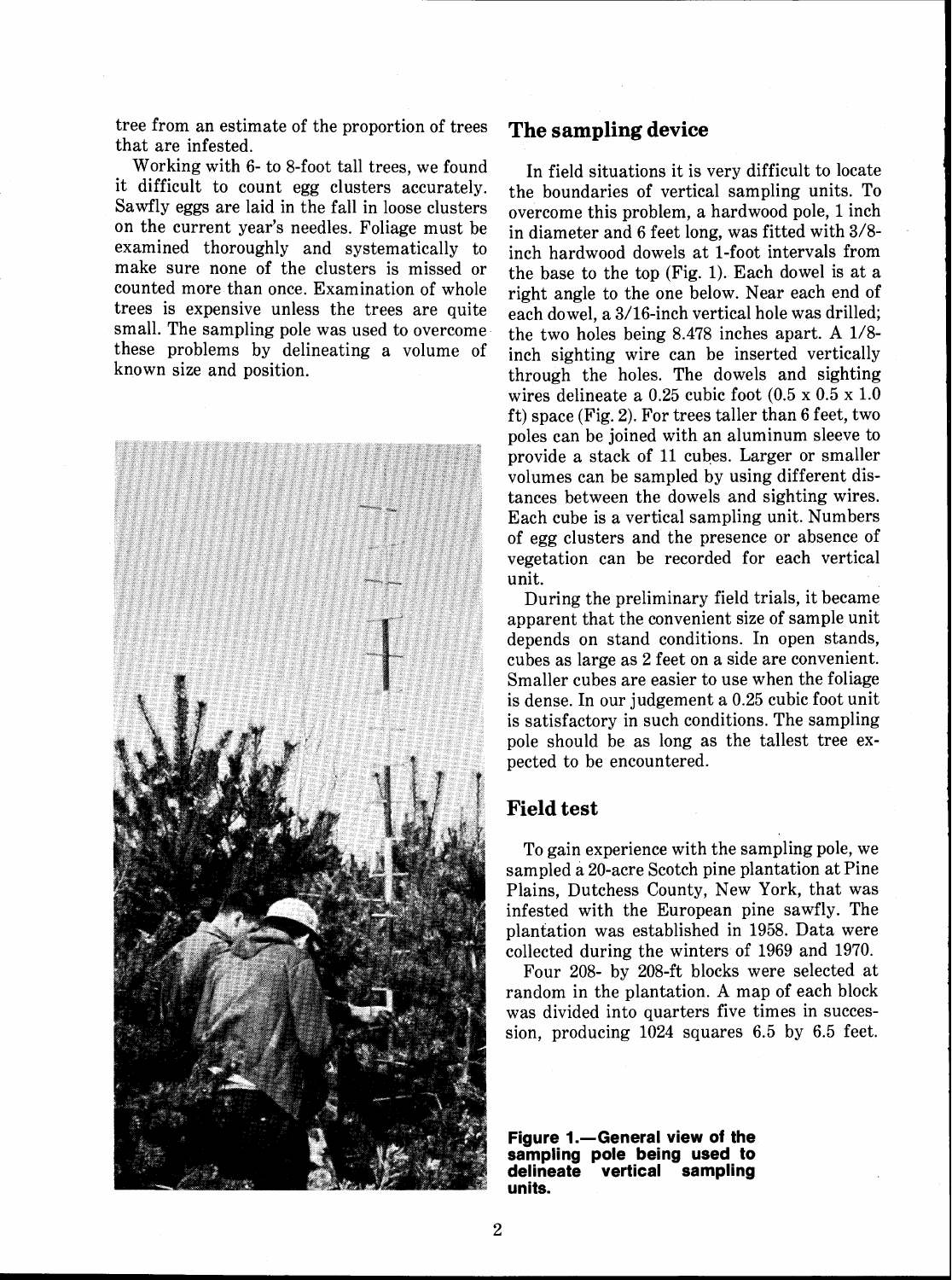

Figure 2.-Detailed view of the sampling pole in use. Sighting **wires are being used to locate position for clipping a branch with a hand pruning tool.** 

Each square was partioned into 169 smaller squares measuring 0.5 by 0.5 foot, the outer dimensions of the sampling pole.

We used cluster sampling to select the sampling units. In cluster sampling terminology, the blocks are called primary units and the 0.5 by 0.5-ft squares are the elementary sampling units.

We selected at random two secondary units in each block, two tertiary units within each selected secondary unit, and so on. Altogether we selected 128 sampling units per block.

In the plantation, the sampling pole was placed as close as possible to the sampling location indicated on the map. The current year's foliage within each vertical sampling unit was collected and logged for later examination. The number of eggs and egg clusters and the presence or absence of foliage was recorded for each vertical unit.

#### **RESULTS AND DISCUSSION**

In our sample, we found 28 egg clusters ranging in size from 60 to 170 eggs, with a mean size of  $59.3 \pm 6.28$  eggs per cluster. The average size of the egg clusters did not differ significantly, nor is there any evidence that size of egg cluster varied with density of egg clusters (Table 1).

However, there is evidence that egg clusters higher in the tree were larger (Table 2). The mid-crown mean differs little from the overall mean. Lyons (1964) noted that the largest egg clusters of N. sertifer are most often found in the upper crowns of red pines.

The number of egg clusters also varied with height in the crown (Table 2). In this plantation, the tree crowns extended to the ground, but crown closure was nearly complete. The egg